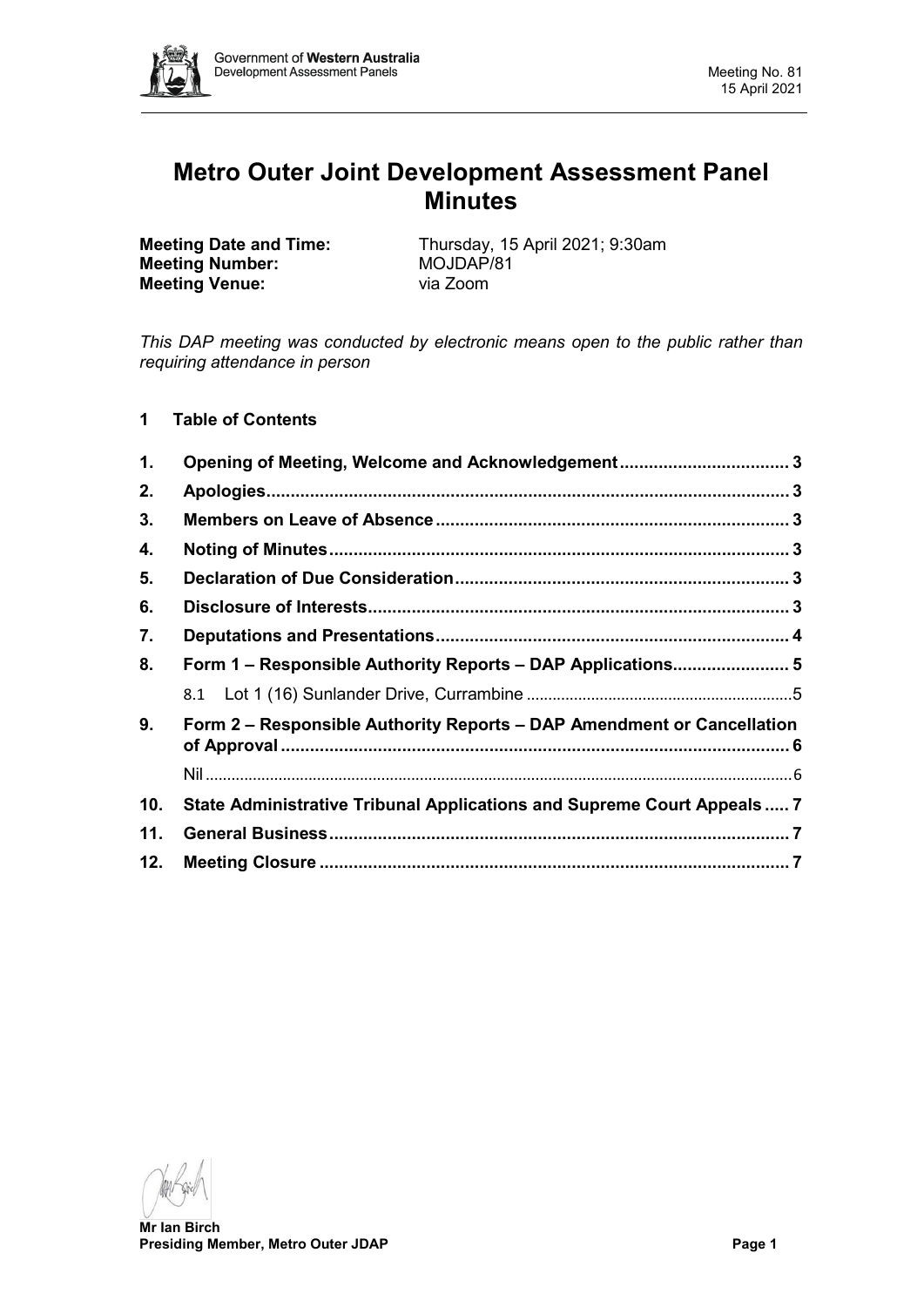

# **Attendance**

# **DAP Members**

Mr Ian Birch (Presiding Member) Ms Karen Hyde (A/Deputy Presiding Member) Ms Diana Goldswain (A/Third Specialist Member) Cr Suzanne Thompson (Local Government Member, City of Joondalup) Cr Philippa Taylor (Local Government Member, City of Joondalup)

# **Officers in attendance**

Mr Chris Leigh (City of Joondalup) Mr Jeremy Thompson (City of Joondalup) Mr Tim Thornton (City of Joondalup) Ms Ashleigh Bryce (City of Joondalup)

# **Minute Secretary**

Ms Adele McMahon (DAP Secretariat) Ms Ashlee Kelly (DAP Secretariat)

# **Applicants and Submitters**

Ms Mary O'Byrne Mr Joshua Carmody (Planning Solutions) Mr Gary Wrightson (APIL Group) Ms Aleisha O'Connor (SCA Property) Mr Nathan Stewart (Rowe Group) Mr Murray Casselton (element) Ms Kate Bainbridge (element) Mr David O'Brien (Taylor Robinson Chaney Broderick) Mr Darren Levey (Uloth and Associates) Ms Cassie Rodwell (Wallace PM) Ms Kelsie Davies (Kelsie Davies Landscape Architecture) Mr Aaron Arvela (Coles) Mr Tom Leeming – *Written Submission* Mr Stuart Erskine - *Written Submission* Mr Igor Talevski (Celebrations at Kinross) - *Written Submission* Mr Steve Koltarz - *Written Submission*

# **Members of the Public / Media**

There were 5 members of the public in attendance.

Ms Tyler Brown from Community News was in attendance.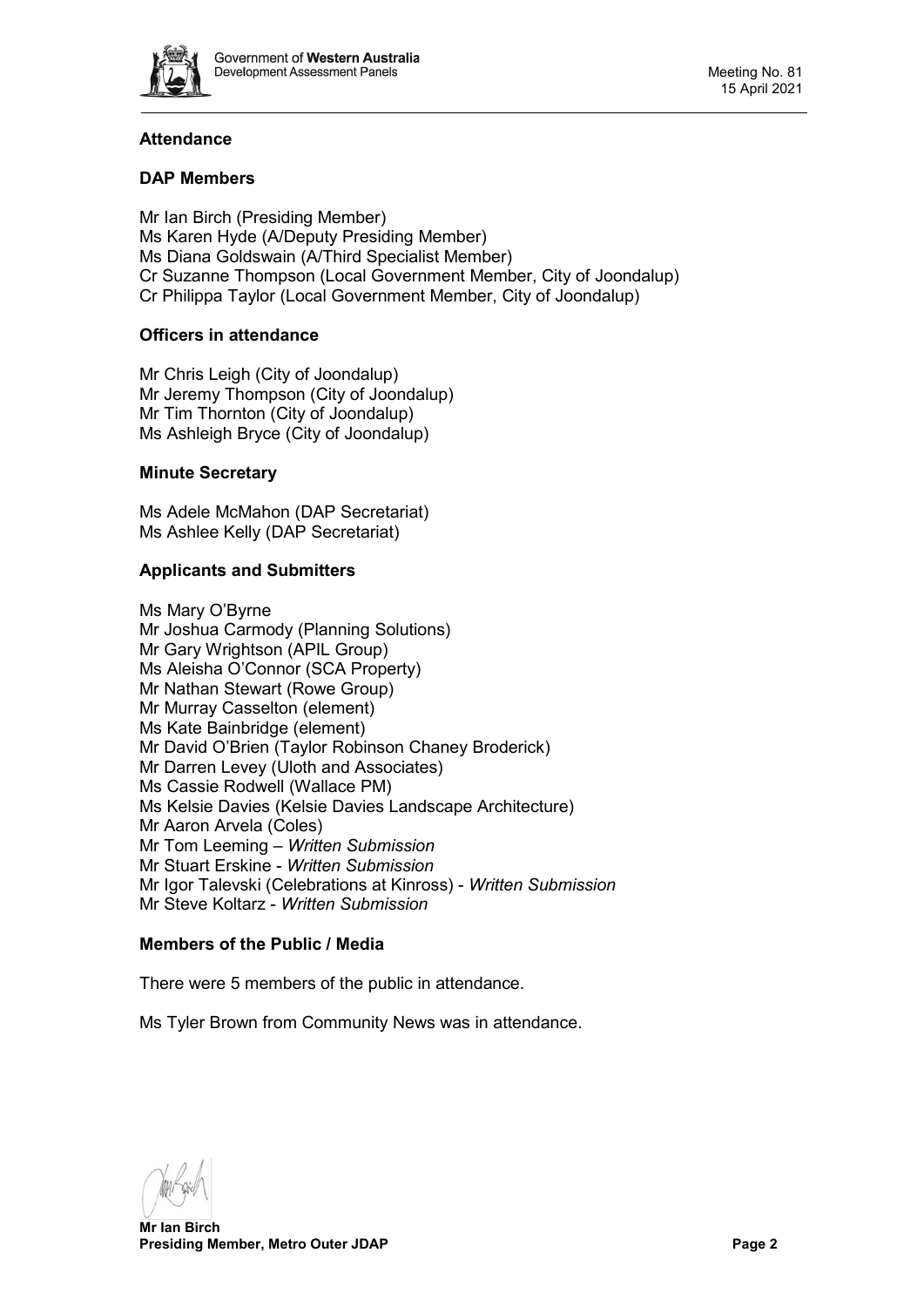

# <span id="page-2-0"></span>**1. Opening of Meeting, Welcome and Acknowledgement**

The Presiding Member declared the meeting open at 9:33am on 15 April 2021 and acknowledged the traditional owners and paid respect to Elders past and present of the land on which the meeting was being held.

The Presiding Member announced the meeting would be run in accordance with the DAP Standing Orders 2020 under the *Planning and Development (Development Assessment Panels) Regulations 2011.*

#### **1.1 Announcements by Presiding Member**

The Presiding Member advised that in accordance with Section 5.16 of the DAP Standing Orders 2020 which states *'A person must not use any electronic, visual or audio recording device or instrument to record the proceedings of the DAP meeting unless the Presiding Member has given permission to do so.',* the meeting would not be recorded.

In response to the COVID-19 situation, this meeting was convened via electronic means. Members were reminded to announce their name and title prior to speaking.

# <span id="page-2-1"></span>**2. Apologies**

Ms Sheryl Chaffer (Deputy Presiding Member) Mr Jason Hick (Third Specialist Member)

#### <span id="page-2-2"></span>**3. Members on Leave of Absence**

DAP Member, Ms Sheryl Chaffer (Deputy Presiding Member) has been granted leave of absence by the Director General for the period of 29 March 2021 to 23 April 2021 inclusive.

#### <span id="page-2-3"></span>**4. Noting of Minutes**

DAP members noted that signed minutes of previous meetings are available on the [DAP website.](https://www.dplh.wa.gov.au/about/development-assessment-panels/daps-agendas-and-minutes)

#### <span id="page-2-4"></span>**5. Declaration of Due Consideration**

The Presiding Member noted that an addendum to the agenda was published to include details of a DAP direction for further information and responsible authority response in relation to Item 8.1, received on 14 April 2021.

All members declared that they had duly considered the documents.

#### <span id="page-2-5"></span>**6. Disclosure of Interests**

Nil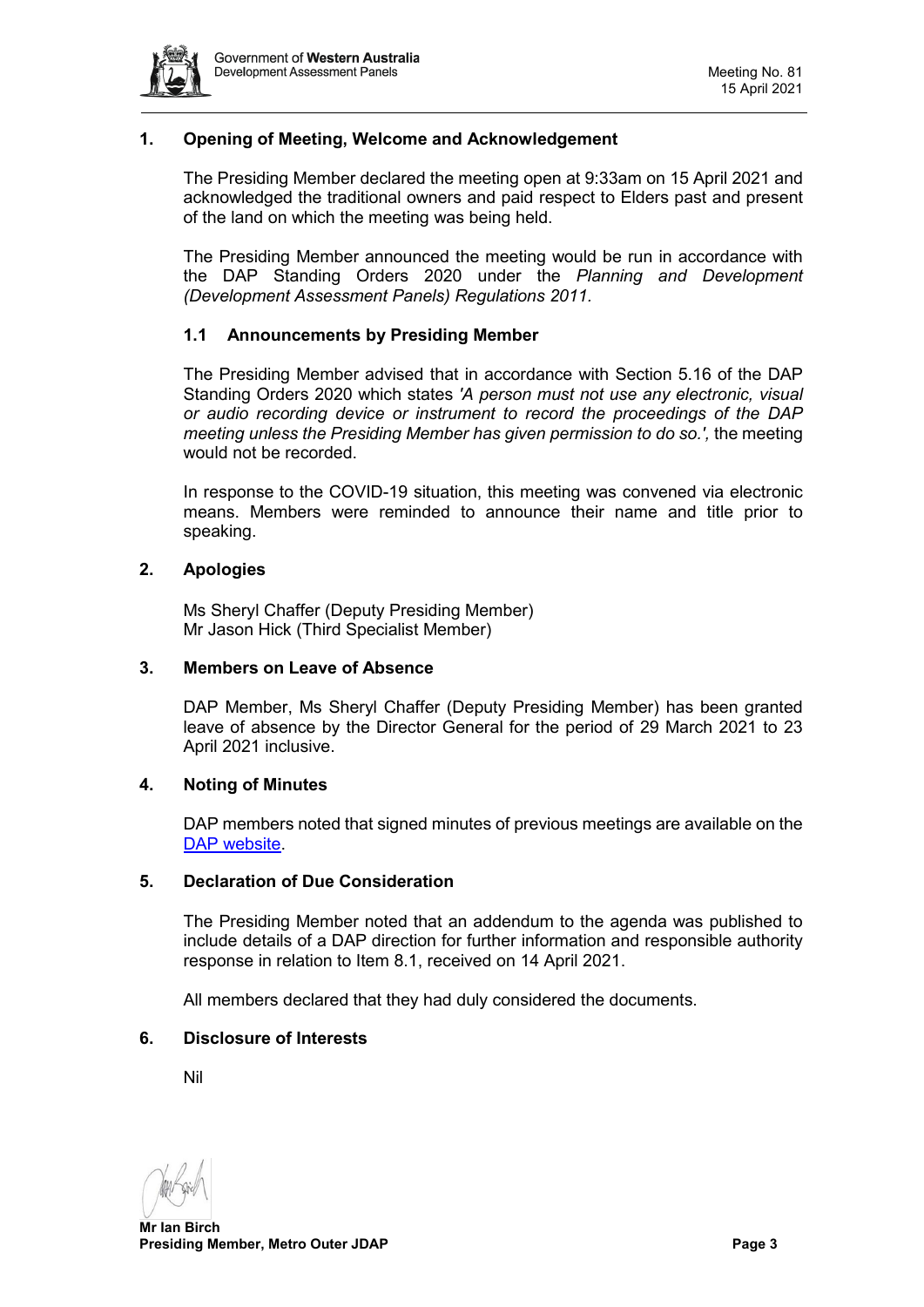

# <span id="page-3-0"></span>**7. Deputations and Presentations**

- **7.1** Ms Mary O'Byrne addressed the DAP against the application but in support of the recommendation for the application at Item 8.1 and responded to questions from the panel.
- **7.2** Mr Joshua Carmody (Planning Solutions) addressed the DAP against the recommendation and application at Item 8.1.
- **7.3** Mr Gary Wrightson (APIL Group) addressed the DAP against the recommendation and application at Item 8.1.
- **7.4** Mr Nathan Stewart (Rowe Group) on behalf of Ms Aleisha O'Connor (SCA Property) addressed the DAP against the recommendation and application at Item 8.1.
- **7.5** Mr Nathan Stewart (Rowe Group) on behalf of the landowners of Currambine Central and Kinross Central Shopping Centres addressed the DAP against the recommendation and application at Item 8.1 and responded to questions from the panel.
- **7.6** Mr Darren Levey (Uloth and Associates) addressed the DAP against the report recommendation but in support of the application at item 8.1 and responded to questions from the panel.
- **7.7** Mr David O'Brien (Taylor Robinson Chaney Broderick) addressed the DAP against the report recommendation but in support of the application at item 8.1 and responded to questions from the panel.
- **7.8** Mr Murray Casselton (element) addressed the DAP against the report recommendation but in support of the application at item 8.1 and responded to questions from the panel.
- **7.9** Ms Kelsie Davies (Kelsie Davies Landscape Architecture) responded to questions from the panel in relation to item 8.1.
- **7.10** Written submissions from Mr Tom Leeming, Mr Stuart Erskine, Mr Igor Talevski (Celebrations at Kinross) and Mr Steve Koltarz were noted in relation to Item 8.1.
- **7.11** City of Joondalup Officers addressed the DAP in relation to the application at Item 8.1 and responded to questions from the panel.

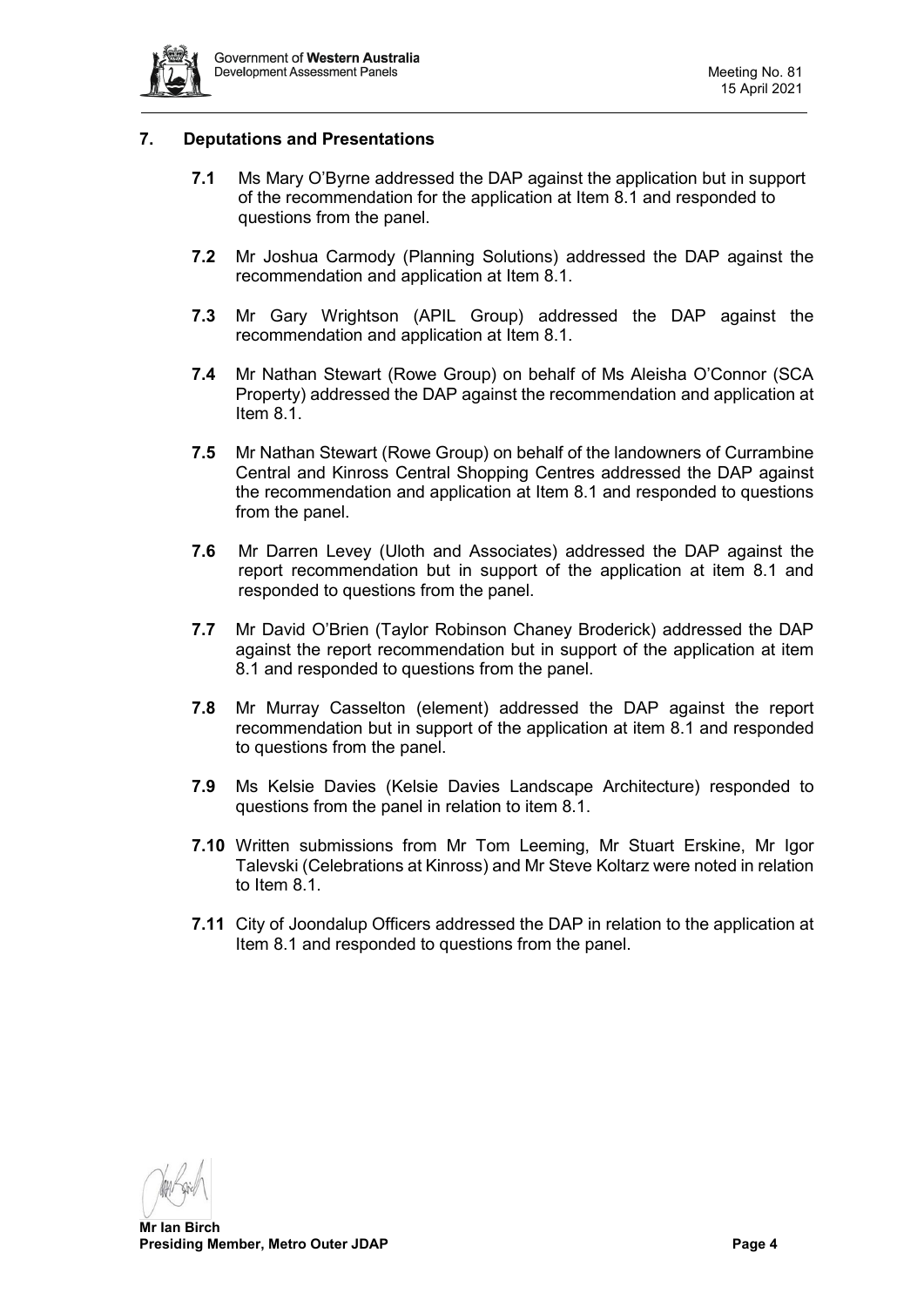

# <span id="page-4-1"></span><span id="page-4-0"></span>**8. Form 1 – Responsible Authority Reports – DAP Application**

#### **8.1 Lot 1 (16) Sunlander Drive, Currambine**

| <b>Development Description:</b> | <b>Proposed Commercial Development</b> |
|---------------------------------|----------------------------------------|
| Applicant:                      | Element WA                             |
| Owner:                          | Southern Cross Care (WA) Inc.          |
| Responsible Authority:          | City of Joondalup                      |
| DAP File No:                    | DAP/20/01921                           |
|                                 |                                        |

#### **REPORT RECOMMENDATION**

| <b>Moved by: Cr Philippa Taylor</b> | <b>Seconded by: Cr Suzanne Thompson</b> |
|-------------------------------------|-----------------------------------------|
|-------------------------------------|-----------------------------------------|

*With the agreement of the mover and seconder the following amendment was made;*

(i) To amend the preamble to read as follows;

*Defer DAP Application reference DAP/20/01921 and accompanying plans (dated 4 December 2020) to be reconsidered within 90 days (being on or before 14 July 2021) in accordance with Clause 68 of Schedule 2 (Deemed Provisions) of the Planning and Development (Local Planning Schemes) Regulations 2015, and the provisions of the City of Joondalup Local Planning Scheme No. 3, for the following reasons:*

**REASON:** To provide an appropriate time frame for the deferral period

That the Metro Outer Joint Development Assessment Panel resolves to:

1. **Defer** DAP Application reference DAP/20/01921 and accompanying plans (dated 4 December 2020) to be reconsidered within 90 days (being on or before 14 July 2021) in accordance with Clause 68 of Schedule 2 (Deemed Provisions) of the Planning and Development (Local Planning Schemes) Regulations 2015, and the provisions of the City of Joondalup Local Planning Scheme No. 3, for the following reasons:

#### **Reasons:**

- 1. To enable the applicant to submit revised plans that:
	- a) Enhance the compatibility of the development with the adjoining site to the north by reviewing the overall architectural response to the development and providing a more cohesive appearance to the building. Specifically, treatment options to reduce the impact of the parapet wall including incorporating elements with increased setbacks.
	- b) Provide additional information/detail on internal requirements for the operation of the development, including alternative methods to achieve requirements (i.e. noise amelioration).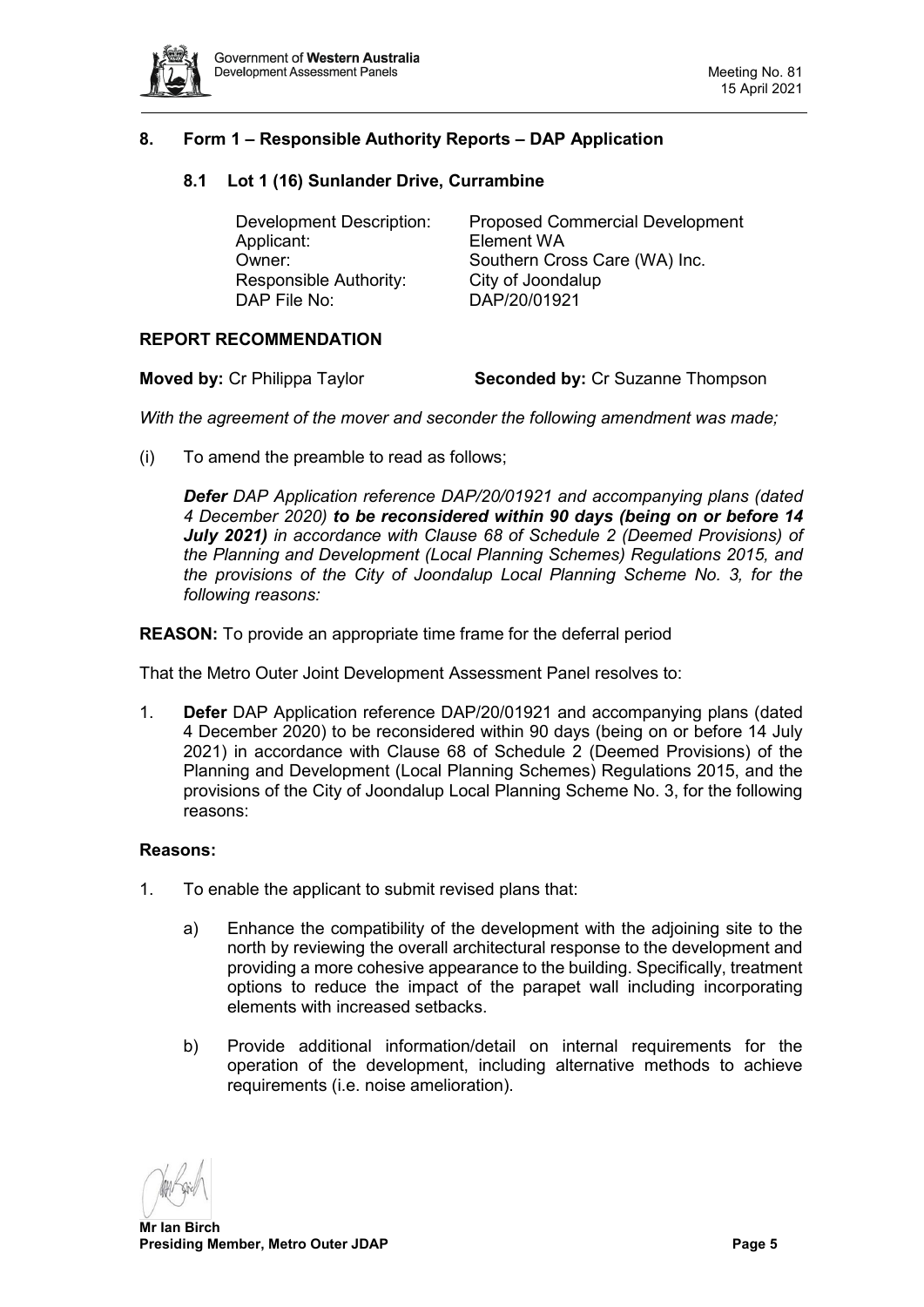

- 2. To enable the responsible authority's design reference panel to review design changes.
- 3. To enable the responsible authority to prepare a revised RAR following receipt and assessment of the submitted revised plans referred to above.

### **AMENDING MOTION**

**Moved by:** Cr Suzanne Thompson **Seconded by:** Cr Philippa Taylor

(i) Additional reason 1 (c)

*Improve Street activation of the site. This will include relocating the Click and Collect service to allow additional minor retail along the street frontage to Silver Fern Avenue.*

#### **The Amending Motion was put and LOST (2/3).**

- For: Cr Suzanne Thompson Cr Philippa Taylor
- Against: Mr Ian Birch Ms Karen Hyde Ms Diana Goldswain

#### **The Report Recommendation was put and CARRIED (3/2).**

| For: | Cr Philippa Taylor  |
|------|---------------------|
|      | Cr Suzanne Thompson |
|      | Ms Diana Goldswain  |
|      |                     |

Against: Mr Ian Birch Ms Karen Hyde

**REASON:** As outlined in the assessment in the Responsible Authority Report, the proposed uses for the site are in conformity with the zoning of the land and prescribed development standards are largely met. However, in accordance with the RAR recommendation, the variation sought to the rear (northern) setback wall is not supported and requires further design consideration to reduce its visual impact on the adjoining property and the area in general.

#### <span id="page-5-0"></span>**9. Form 2 – Responsible Authority Reports – DAP Amendment or Cancellation of Approval**

<span id="page-5-1"></span>Nil